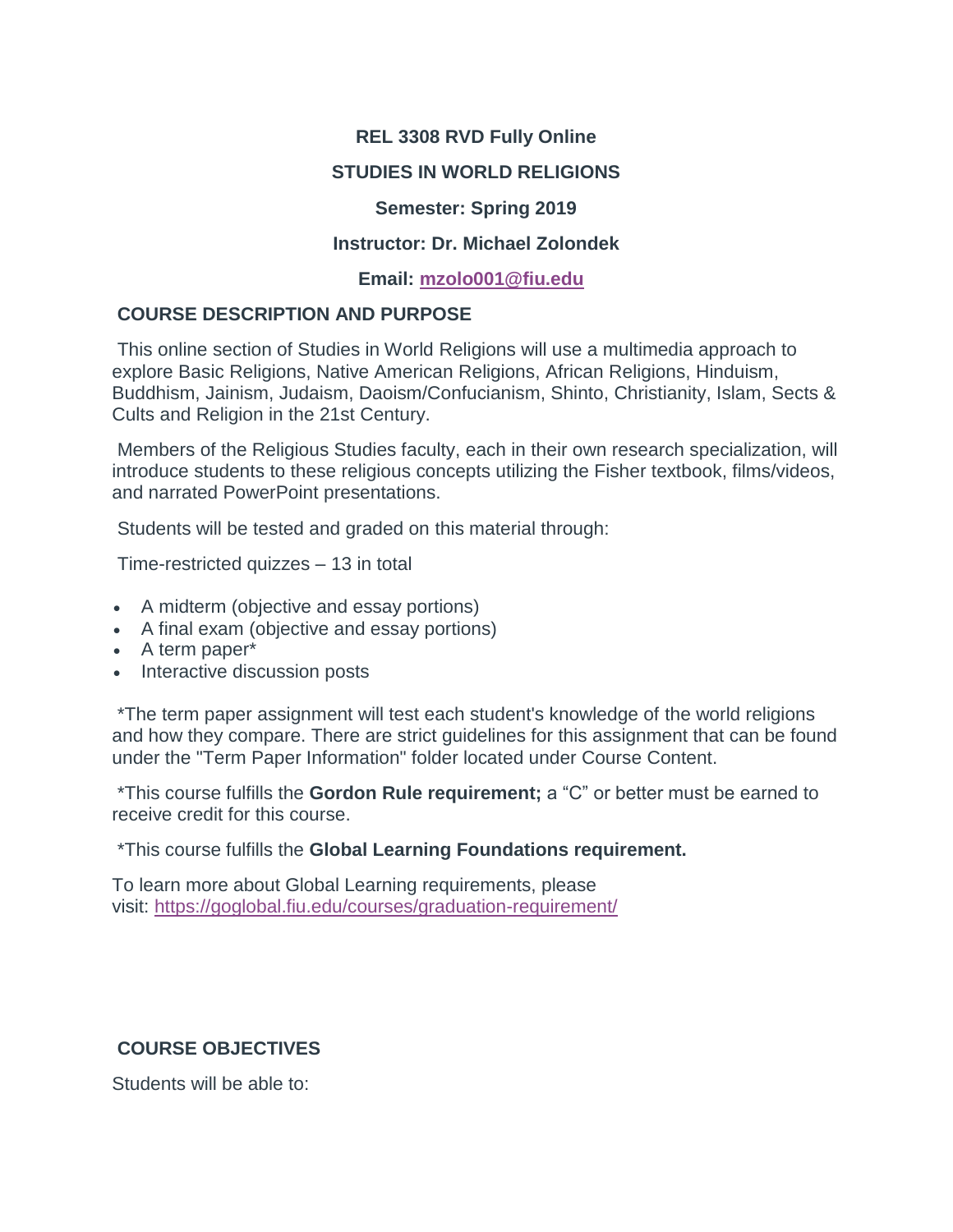- Compare and contrast religious societies and cultures in the local, national and/ or international context.
- Situate these societies and cultures within contemporary and historical perspective.
- Critically engage the issue of religious diversity in national and/ or international context

## **GLOBAL LEARNING OBJECTIVES TARGETED:**

- Analyze topics in the field of religious studies from multiple perspectives
- Assess how global issues and trends are interrelated with the development and practice of religions
- Demonstrate willingness to think creatively about religious issues in the contemporary world

## **IMPORTANT INFORMATION POLICIES**

Please review the policies page as it contains essential information regarding guidelines relevant to all courses at FIU and additional information on the standards for acceptable netiquette important for online courses.

## **TECHNICAL REQUIREMENTS & SKILLS**

One of the greatest barriers to taking an online course is a lack of basic computer literacy. Computer literacy is the ability to manage and organize computer files efficiently, as well as being able to navigate your computer's operating system and software quickly and easily. Keep in mind that this is not a computer literacy course; students enrolled in online courses are expected to have moderate proficiency using a computer. Please go to the ["What's Required"](http://online.fiu.edu/futurestudents/whatsrequired) webpage to find out more information on this subject

Please visit our [Technical Requirements](http://online.fiu.edu/app/webroot/html/blackboardlearn/mastertemplate/technical_requirements/) webpage for additional information.

## **ACCESSIBILITY AND ACCOMMODATION**

Please visit our **[ADA Compliance](http://online.fiu.edu/app/webroot/html/blackboardlearn/mastertemplate/accessibility/)** webpage for information about accessibility involving the tools used in this course.

For additional assistance please contact FIU's [Disability Resource Center.](http://drc.fiu.edu/)

## **COURSE PREREQUISITES**

For information about prerequisites, [click here.](http://catalog.fiu.edu/coursesearch/index.php)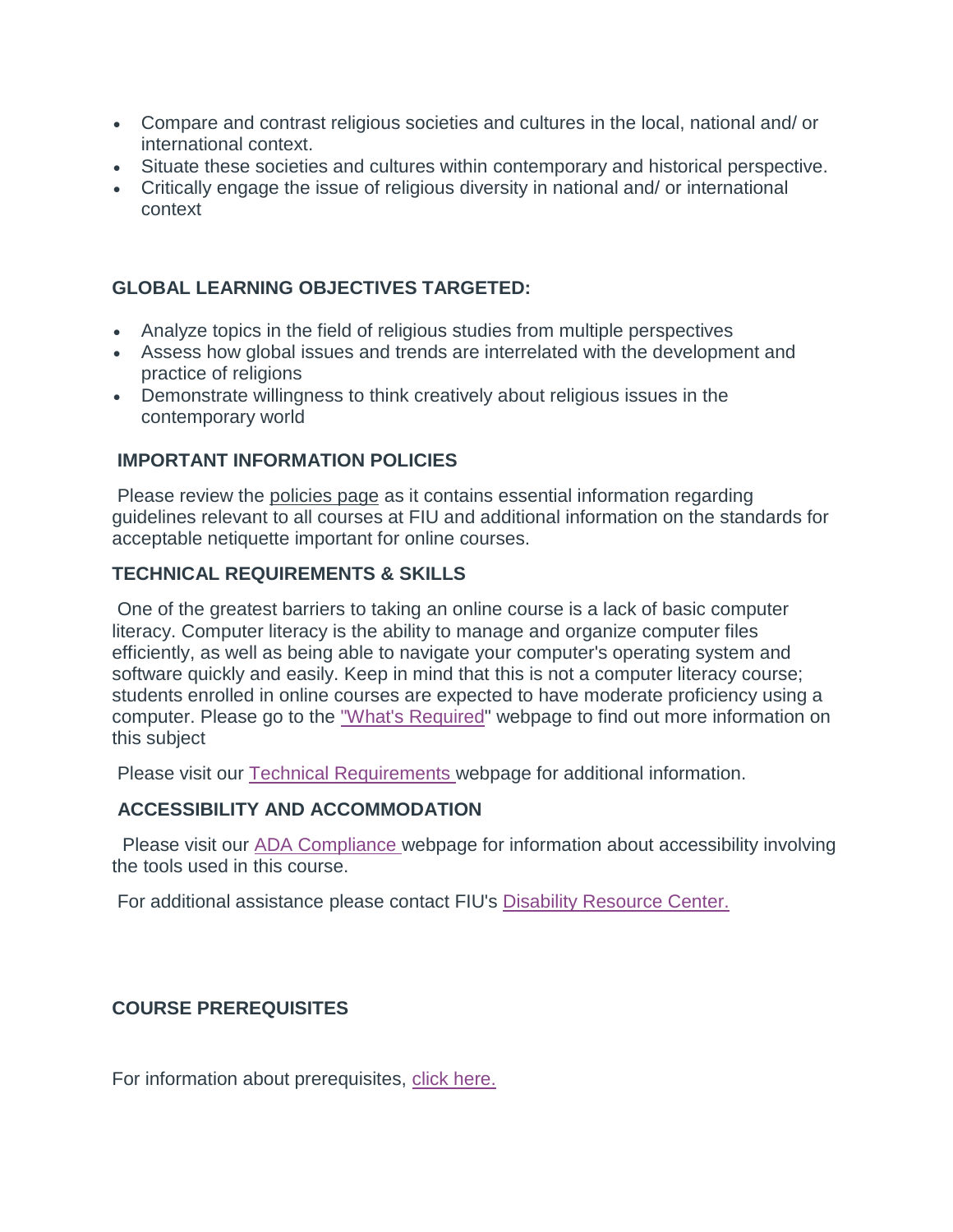# **TEXTBOOK**

Title: Living Religions

Author: Mary Pat Fisher

ISBN: 978-0-13-416924-8

Publisher: Pearson Education

Publication Date: May 6, 2016

Binding Digital, Other

Type Digital

Note: Older editions of the book may be used for this class section:  $9<sup>th</sup>$ ,  $10<sup>th</sup>$ ,  $11<sup>th</sup>$  or 12<sup>th</sup> editions are acceptable.

# **EXPECTATIONS OF THIS COURSE**

This is an online course; most (if not all) of the course work will be conducted online. Expectations for performance in an online course are the same for a traditional course. Online courses require a degree of self-motivation, self- discipline, and technology skills, which can make these courses more demanding for some students.

### **Students are expected to:**

- **Review the how to get started information** located in the course content
- **Introduce yourself to the class** during the first week by posting a self introduction in the appropriate discussion forum
- **Attempt the practice quiz** to ensure that your computer is compatible with Canvas
- **Interact** online with instructor/s and peers
- **Review** the course syllabus and calendar
- **Submit** assignments on time

## **COURSE COMMUNICATION**

Communication in this course will take place via Inbox

Conversations are email-like messages sent within Canvas' internal messaging system. Students are alerted to new messages on their dashboard screen upon logging in.

It is recommended that students log in to Canvas daily and review their Inbox for private messages and/or Announcements from the instructor.

# **DISCUSSION BOARD ASSIGNMENTS (10% OF OVERALL GRADE)**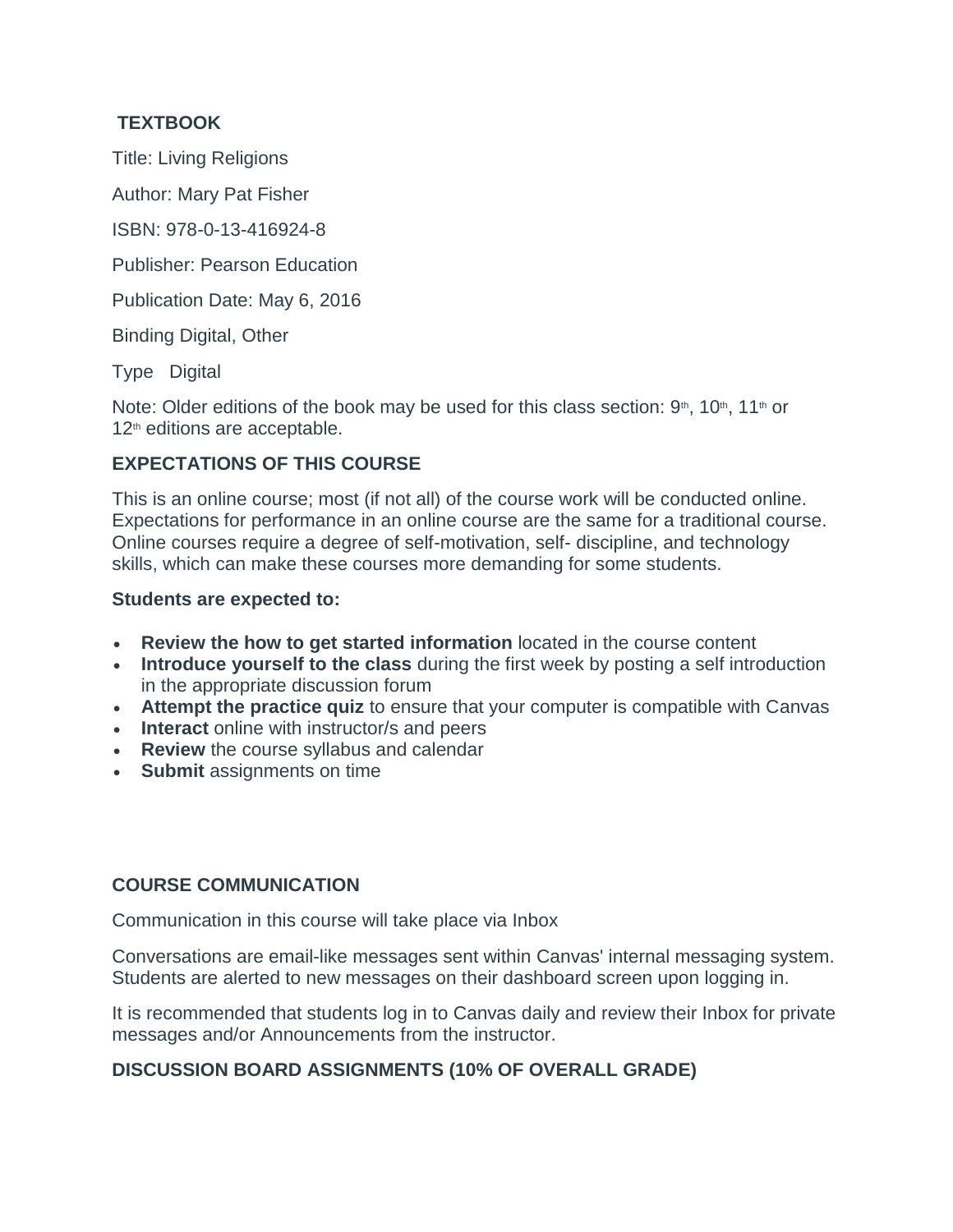There will be four (5) discussions in this course. These discussions are meant to stimulate critical thinking about how religions manifest in our globalized world.

Discussion topics will become available Monday, 12:00PM to Sunday, 11:59PM of each week that a discussion topic is posted. See the course calendar for the weeks that have discussion topics posted.

To receive full credit for the discussion assignments, students must post a minimum of 3 discussion threads per discussion topic:

- One post in response to the main discussion topic
- Two responses to other students' posts

Keep in mind that this is an academic forum; all students in the course will see the discussion posts. When criticizing or agreeing with another student's position on a given topic, please make sure to include supporting facts and specific examples to strengthen your position. Contribute links to articles, news stories, and/or other media whenever possible.

### **QUIZZES (20% OF OVERALL GRADE)**

Assessments in this course are not compatible with mobile devices and should not be attempted through a mobile phone or a tablet. If you need further assistance please contact FIU Online Support Services.

A time-restricted, multiple-choice quiz will be given on each week's religious concept. The questions in the quizzes will draw from the weekly course content, including audio lectures and assigned readings.

Quiz Availability: Open from Monday, 12:00AM to Sunday, 11:59PM (see Course Calendar for specific dates.)

Quiz Duration: Students will have 20 minutes to answer 10 multiple-choice questions.

Quiz Attempts: Quizzes may be attempted twice. The higher of the two attempts will count towards the student's final grade. It is not mandatory to take each quiz twice.

In order to mitigate any issues with your computer and internet connection, it is very important that the "Practice Quiz" be attempted prior to beginning the quizzes or exams. It is your responsibility to make sure your computer meets the minimum [hardware](http://online.fiu.edu/future_whats_required.html)  [requirements.](http://online.fiu.edu/future_whats_required.html)

The correct answers for quizzes will not be released to students. Students will be able to see submitted answers only. Students should refer to their course materials for the correct answers.

### **EXAMS (50% OF OVERALL GRADE)**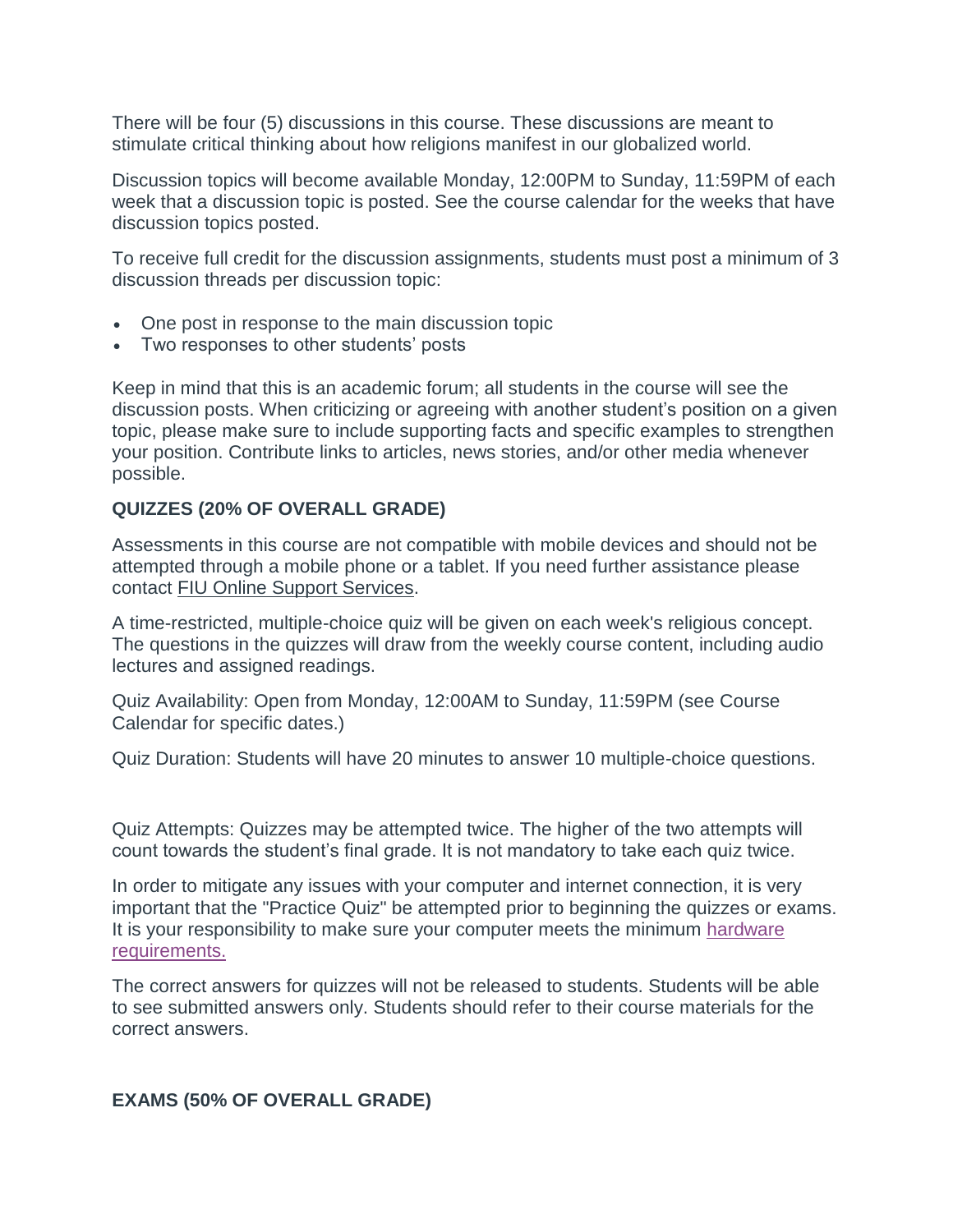Exam 1 (25% of overall grade) and Exam 2 (25% of overall grade) consist of both objective and essay portions. The objective portions of Exam 1 and Exam 2 are both online, time-restricted examinations. These are in the Assessments area in Canvas.

**Students will have only one attempt** to complete the objective portions of Exam 1 and Exam 2, unlike the quizzes.**Please make note of this important difference.**

The essay prompts for the exams will become available in the Assessment area during the exam availability period. **The essay portions of these exams must be submitted via Canvas.** See the Assignments content area for essay topics.

The essay portions of Exam 1 and Exam 2 should each be approximately 500-750 words long.

Exam 1 Objective Portion - will cover Basic Religions, African Religions, Native American Religions, Hinduism, Jainism, and Buddhism.

Exam 2 Objective Portion - will cover Daoism/Confucianism, Shinto, Judaism, Islam, Christianity, Sects and Cults, and Religion in the 21st Century

## **TERM PAPER (20% OF OVERALL GRADE)**

The term paper will be automatically checked for plagiarism using Turnitin Tools via Canvas. It is not necessary to create an account on Turnitin.com to submit this assignment.

Keep electronic and paper copies of all written work. For your own protection, keep a copy of your turnitin.com electronic receipt (confirmation of assignment submission) until you have received your final grade for the course.

### **Instructions for students (read carefully):**

- Length: 1500-2000 words, in addition to a bibliography/works cited page
- Formatting: Double –spaced, 12-pt font, Arial or Times New Roman Font
- Bibliography: a minimum of 3 academic sources; preferably peer-reviewed publications and books. One of these must be a book reference. These academic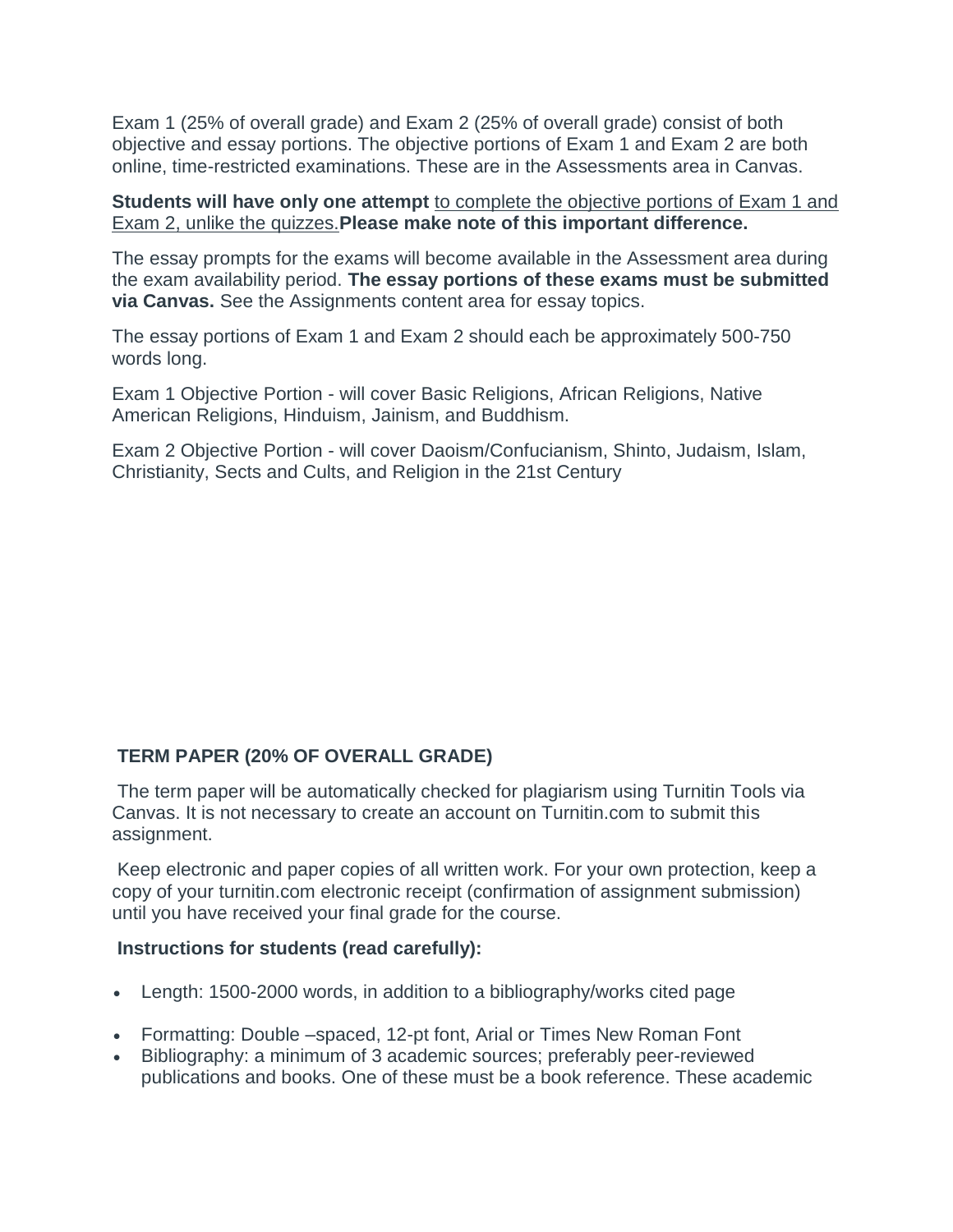sources are in addition to your textbook/weekly readings/lectures. Do not use Wikipedia as an Internet source.

Construct an argument to answer **ONE** of the following three questions:

- 1. Identify one of the religions covered in this course that emphasizes behavior/deeds over adherence to creeds/beliefs/spiritual experiences in our current era. Then, compare it to another religion that you interpret as emphasizing the opposite, i.e., creeds/beliefs/spiritual experiences over behavior/deeds. Explain the reasons for such possible differences in emphases by exploring underlying sociological and historical themes. What were major world events or cultural developments that may have led each of these religions to emphasize each of these particular aspects over the other?
- 2. Although Buddhism and Hinduism share similar beliefs, their approaches to the self, or the 'soul' are very different. Explain the metaphysical and practical distinctions between *anatman* and *atman*, and how these concepts tie into each religion's unique approach to the sacred (god/gods) and the path to salvation. Make sure you specify which branches of Buddhism and Hinduism your analysis is tackling.
- 3. What is the meaning of the word *Jihad* in Islam? Select two distinct sects of Islam and explain key differences/similarities in the interpretation and practices of this term. What role, if any, does *Jihad* serve in the sects you have selected, in today's world? How has this role changed from previous historical time periods and/or how has it remained the same?

The textbook and required readings will not have enough information about any of the topic questions above to formulate substantial responses. To succeed in this assignment, set aside sufficient time to research the chosen topic thoroughly.

Points will be deducted for infractions of the following requirements-

\*\*Students may not submit work from a previous semester or from another class for this assignment or any other assignment in this course. It will be flagged for plagiarism by Turnitin.

### **How your paper will be graded:**

The assignment will be evaluated based on: Research, Style, and Argument

• **Research** refers to the information in your paper. Is it correct? Is it detailed? Do you demonstrate basic knowledge of the religious tradition from which the concept is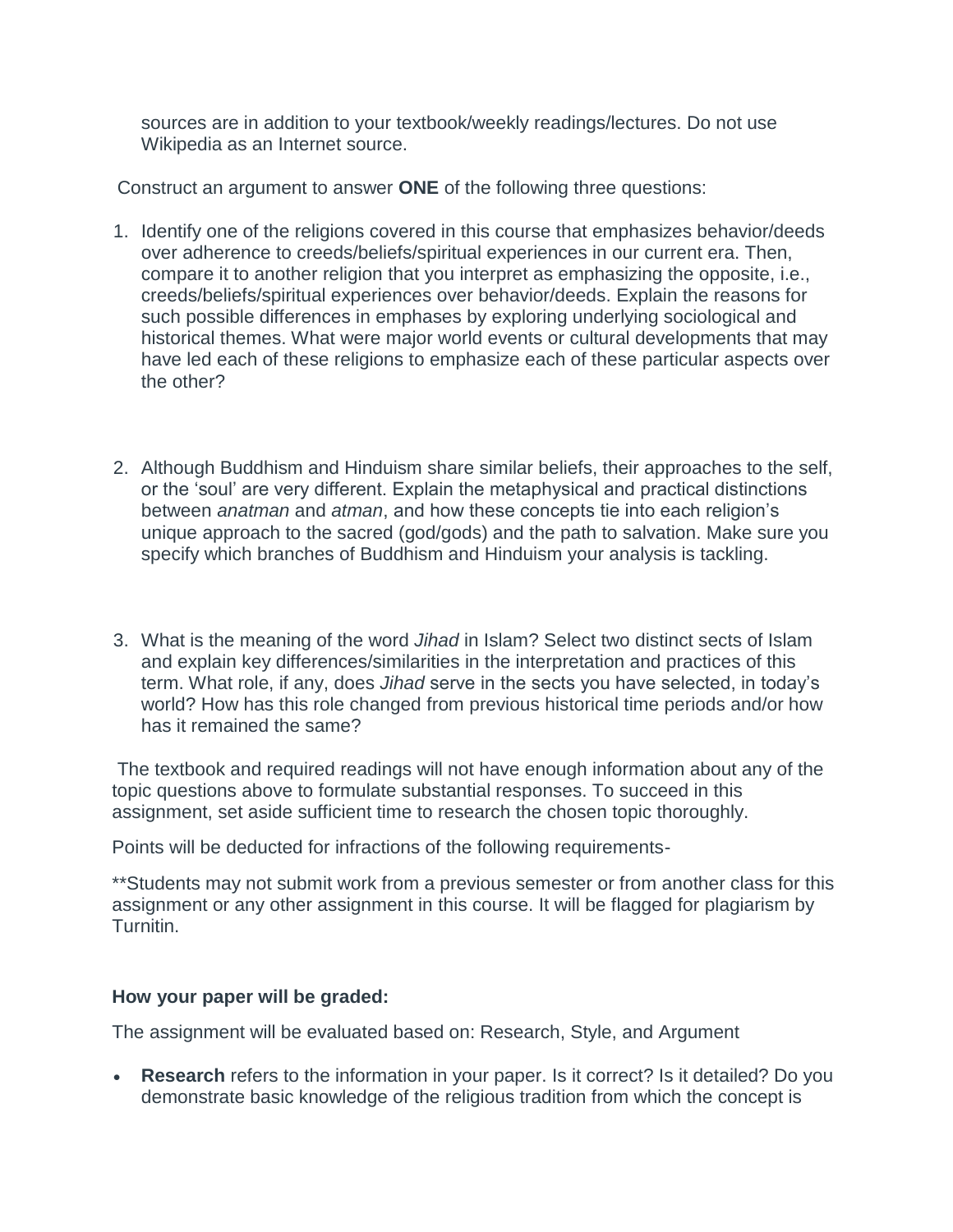taken? Is this knowledge evident in your description? You must use at least three academic sources in your paper. One of them must be a book reference.

- **Style** refers to how that information is presented. This includes the way the information is organized and language skills such as spelling, grammar, and proper sentence structure.
- **Argument** refers to the quality of your analysis, how well you support your

## **COURSE POLICIES**

### **Late Papers**

Late submissions will NOT be accepted, except in cases of genuine and documented emergencies.

Avoid leaving assignment/quiz submissions for the last minute before a deadline. "Heavy user traffic" during this timeframe may cause delays and/or errors, which can lead to students missing crucial deadlines.

The instructor reserves the right to make changes to the syllabus by means of announcements or messages with ample time allowed for students to respond and adjust appropriately.

### **Assignment Submissions**

All work has to be submitted through Canvas. Canvas does not allow instructors to submit on behalf of students. Please do not email your assignments to your instructor.

If you encounter errors or issues submitting an assignment, click on "Help" inside Canvas Course (located on the left-hand panel inside the course) and select Chat with Canvas Support (student). A live chat with Canvas support can fix the issue immediately.

### **Quiz Resets**

Please limit quiz reset requests to instances when technical issues compromised both quiz attempts. The second attempt is meant to be a "backup" attempt for situations where the first attempt was not completed successfully.

Reopening quizzes after the due date has passed will require verifiable documentation.

### **Plagiarism**

Plagiarism will not be tolerated. Plagiarism, or attempting to pass off another's work as your own, falls into three different categories: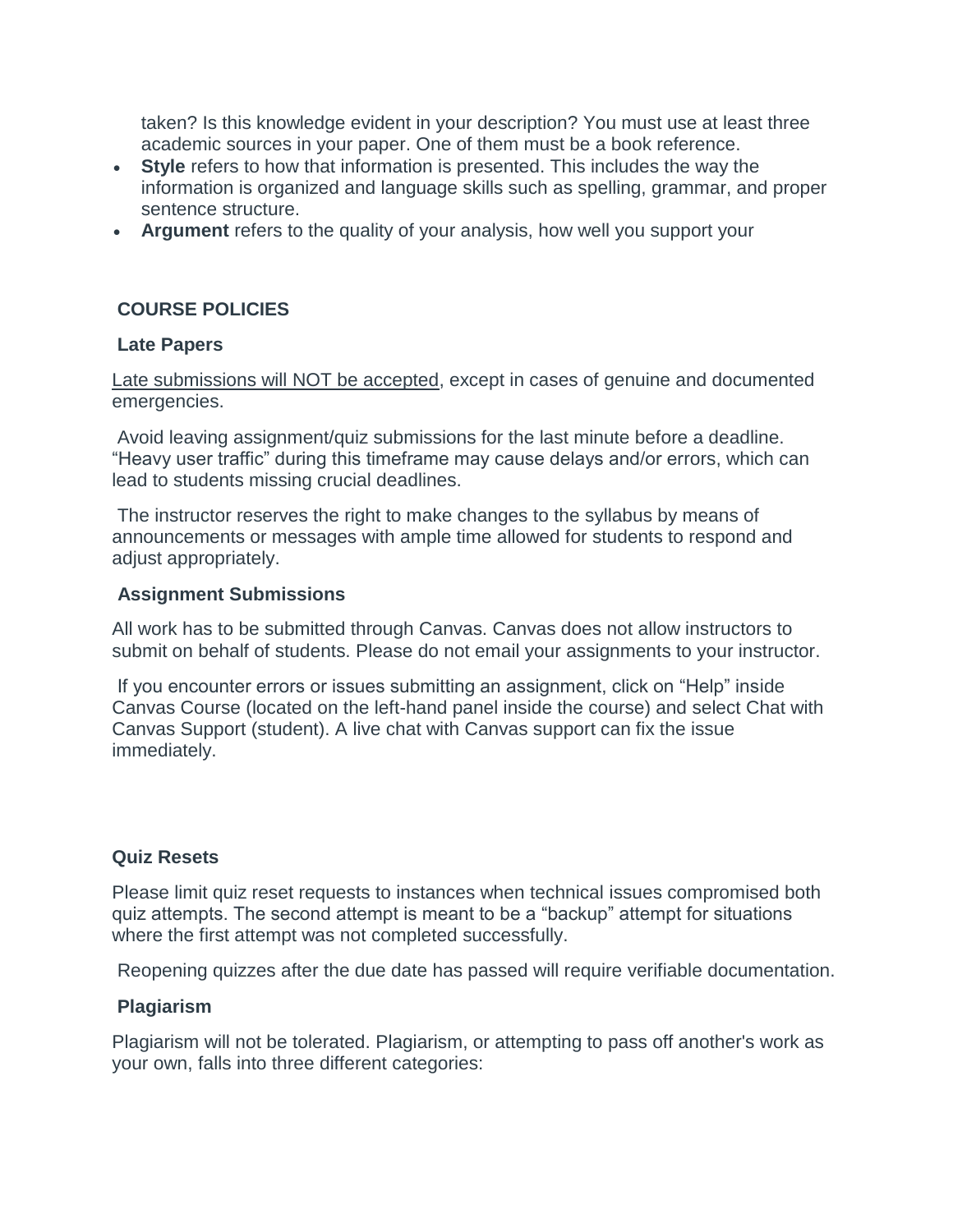- 1. A written work that is entirely stolen from another source;
- 2. Using quotations from another source without properly citing them; and
- 3. Paraphrasing from another source without proper

Students are expected to understand the definition of plagiarism. See the University Code of Academic Integrity

at <http://www.fiu.edu/~oabp/misconductweb/2codeofacainteg.htm>

Offenders will receive a grade of "F" for the plagiarized assignment, and possibly the course.

\*\*Students may not submit work from a previous semester or from another class for this assignment or any other assignment in this course. It will be flagged for plagiarism by Turnitin.

### **Extra Credit**

No Extra Credit work will be accepted in this course.

### **GRADING**

| <b>Course Requirements</b>                                | Weight |
|-----------------------------------------------------------|--------|
| <b>Term Paper</b>                                         | 20%    |
| 13 Multiple Choice Quizzes<br>*Average will be calculated | 20%    |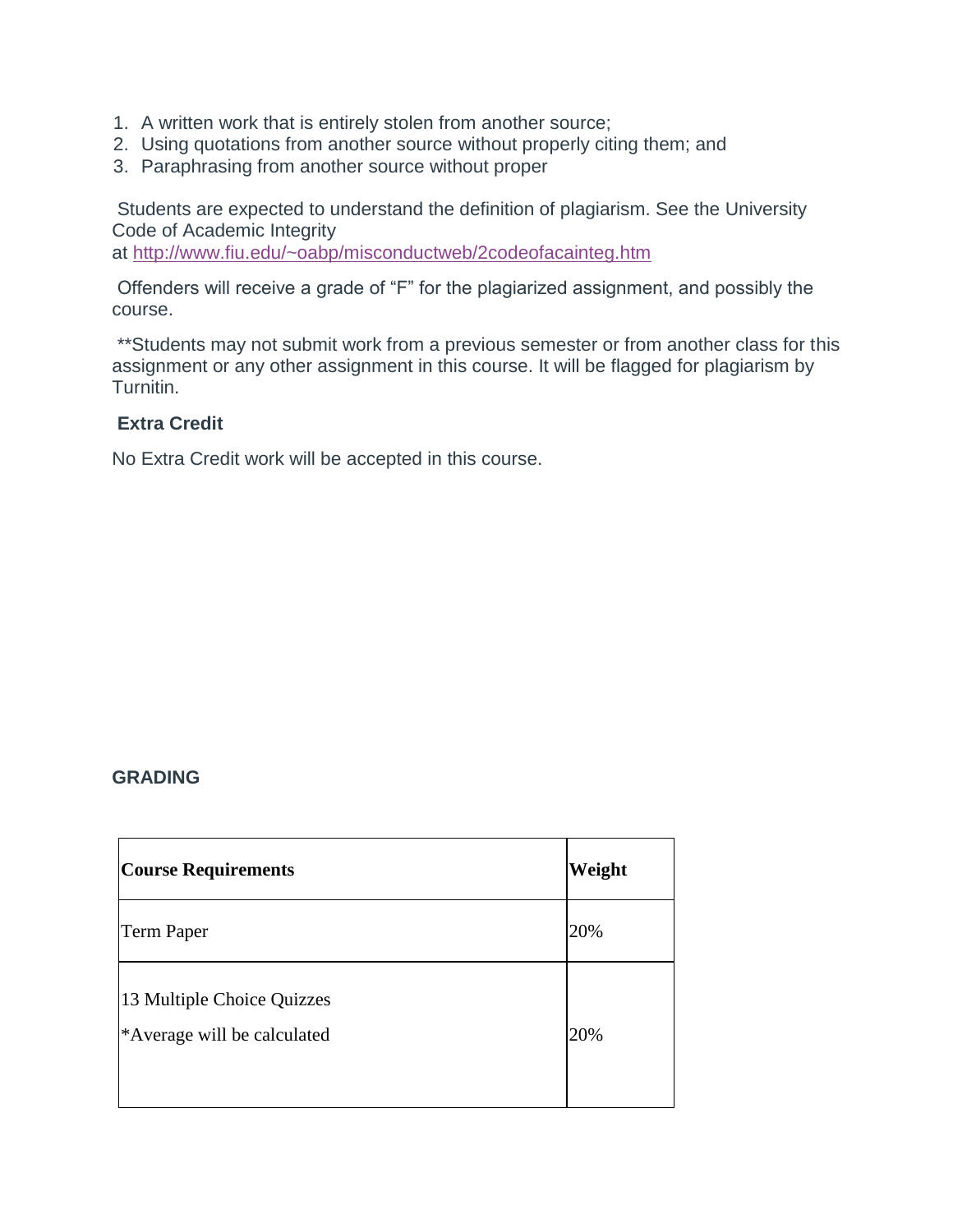| Midterm (Exam 1) - 50 points objective; 50 points essay | 25%  |
|---------------------------------------------------------|------|
| Final (Exam 2) - 50 points objective; 50 points essay   | 25%  |
| Discussion Board Assignments (5 total)                  | 10%  |
| Total                                                   | 100% |

# **GRADING SCALE**

This course fulfills the **Gordon Rule requirement;** a "C" or better must be earned to receive credit for this course.

| Letter      | Range%      | Letter | <b>Range%</b> | Letter | Range%     |
|-------------|-------------|--------|---------------|--------|------------|
| $\mathbf A$ | 95 or above | IВ     | $83 - 86$     |        | $70 - 76$  |
| $A-$        | $90 - 94$   | В-     | $80 - 82$     |        | $60 - 69$  |
| $B+$        | $87 - 89$   | C+     | $77 - 79$     | F      | 59 or less |

| Course Calendar – Weekly Assignments                                                                                    |
|-------------------------------------------------------------------------------------------------------------------------|
| Intro and Basic Religions                                                                                               |
| View: PowerPoint presentation "Introduction to Religion" by Dr. Northup. Video<br>"Mystic Lands: Australia: Dreamtime." |
| Read: Fisher - Chapters 1, Religious Responses, and 2, Indigenous Sacred Ways                                           |
|                                                                                                                         |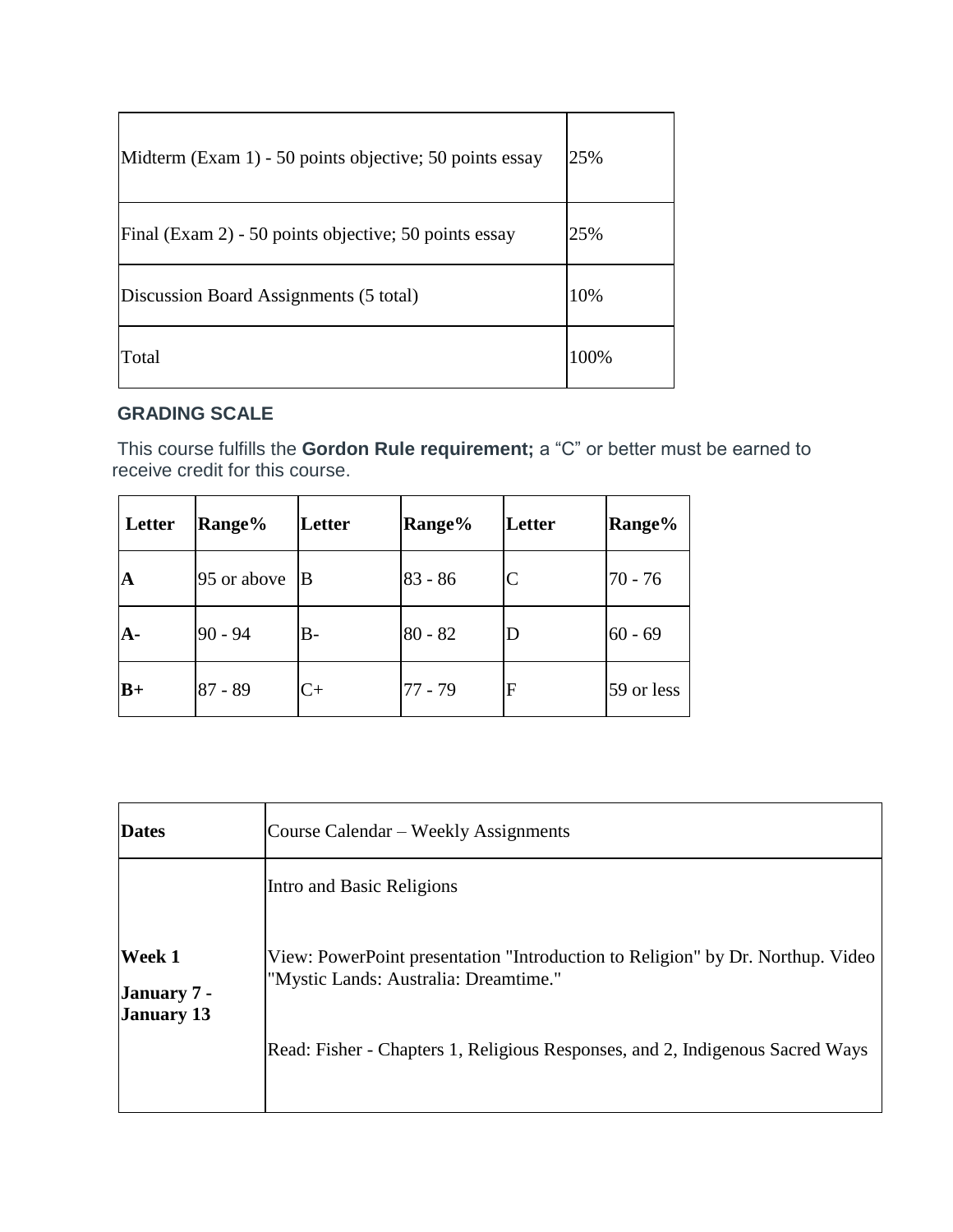| <b>Dates</b>                                | Course Calendar – Weekly Assignments                                                                                                       |
|---------------------------------------------|--------------------------------------------------------------------------------------------------------------------------------------------|
|                                             | Take Quiz 1 Religious Responses and Indigenous Sacred Ways                                                                                 |
|                                             | Introduce yourself in the Discussion Forum                                                                                                 |
|                                             |                                                                                                                                            |
|                                             | Native American Religion                                                                                                                   |
| Week 2                                      | View: PowerPoint presentation "Native American Religions" by Dr. Huchingson.                                                               |
| January 14 -<br><b>January 20</b>           | Read: William A. Young, Quest for Harmony: Native American Spiritual<br>Traditions, chapter 1. Full text available through Course Content. |
|                                             | Take Quiz 2: Native American Religions                                                                                                     |
|                                             | DUE: Participate in Discussion Forum #1                                                                                                    |
|                                             | African Religion                                                                                                                           |
| Week 3<br>January 21 -<br><b>January 27</b> | View: PowerPoint presentation "African Religions" by Dr. Rey.                                                                              |
|                                             | Read: E. Thomas Lawson, "The Yoruba and Their Religious Tradition"                                                                         |
|                                             | Take Quiz 3: African Religions                                                                                                             |
| Week 4                                      | Hinduism                                                                                                                                   |
| January 28 -<br><b>February 3</b>           | View: PowerPoint presentation "Hinduism" (Lecture I and Lecture II) by Dr.<br>Katz.                                                        |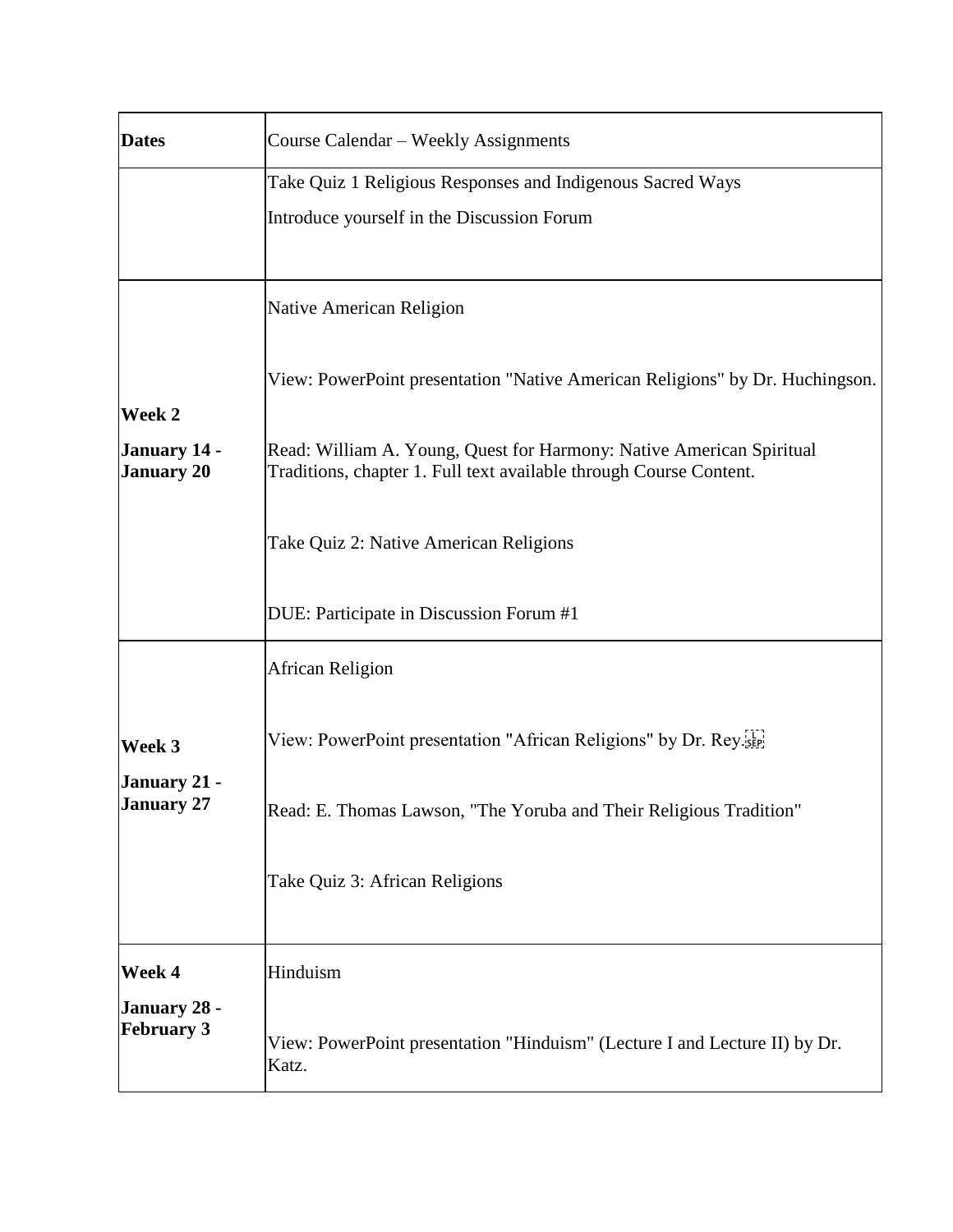| <b>Dates</b>                                  | Course Calendar - Weekly Assignments                              |  |
|-----------------------------------------------|-------------------------------------------------------------------|--|
|                                               | Read: Fisher - Chapter 3, Hinduism                                |  |
|                                               | Take Quiz 4: Hinduism                                             |  |
|                                               | Jainism                                                           |  |
| Week 5<br><b>February 4 -</b>                 | View: PowerPoint presentation "Jainism" by Samani Charitra Prajna |  |
| <b>February 10</b>                            | Read: Fisher - Chapter 4, Jainism                                 |  |
|                                               | Take Quiz 5: Jainism                                              |  |
|                                               | <b>Buddhism</b>                                                   |  |
|                                               | View: PowerPoint presentation "Buddhism" by Dr. Heine             |  |
| Week 6<br>February 11 -<br><b>February 17</b> | Read: Fisher - Chapter 5, Buddhism                                |  |
|                                               | Take Quiz 6: Buddhism                                             |  |
|                                               | DUE: Participate in Discussion Forum # 2                          |  |
| Week 7<br>February 18 -<br><b>February 24</b> | Midterm - Exam 1                                                  |  |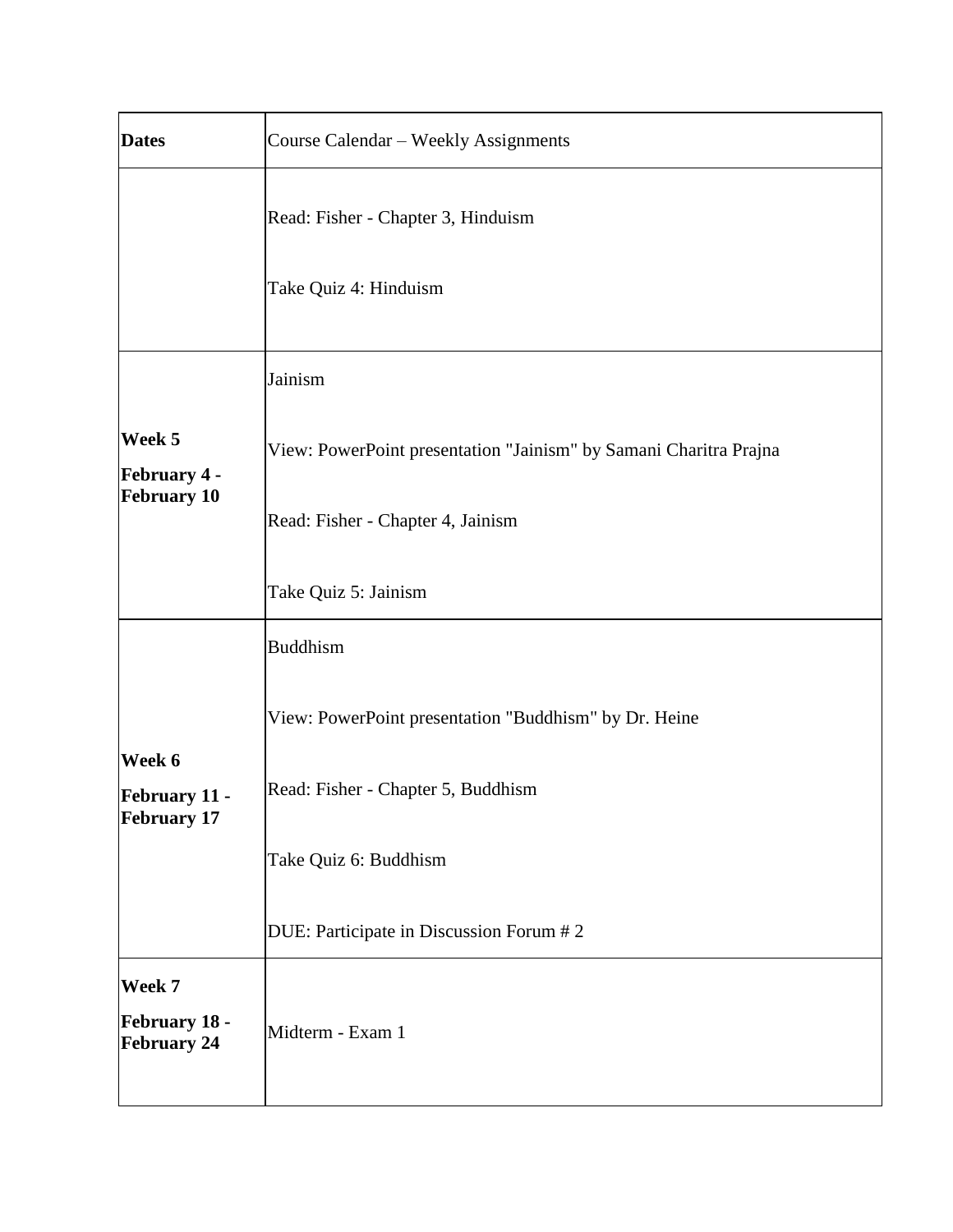| <b>Dates</b>                              | Course Calendar - Weekly Assignments                                                                                                                                                                                                                                                 |  |
|-------------------------------------------|--------------------------------------------------------------------------------------------------------------------------------------------------------------------------------------------------------------------------------------------------------------------------------------|--|
|                                           | Midterm - Exam 1 (Objective and Essay portions)<br>Available Monday, Feb 18th, 12:00 am - Sunday, Feb 24th, 11:59 pm                                                                                                                                                                 |  |
| Week 8<br><b>February 25 -</b><br>March 3 | Taoism/Confucianism                                                                                                                                                                                                                                                                  |  |
|                                           | View:<br>PowerPoint presentation "Taoism/Confucianism" by Prof. Avila<br>PowerPoint presentation "Shinto" by Prof. Avila<br>Read: Fisher - Chapters 6, Taoism/Confucianism, and 7, Shinto<br>Take Quiz 7: Daoism/Confucianism and Shinto<br>DUE: Participate in Discussion Forum # 3 |  |
|                                           | Judaism                                                                                                                                                                                                                                                                              |  |
| Week 9<br>March 4 - March<br>10           | View: PowerPoint presentation "Judaism" (Part I and II) by Dr. Stier<br>Watch video "Mystic Lands: Jerusalem: Mosaic of Faith."                                                                                                                                                      |  |
|                                           | Read: Fisher - Chapter 8, Judaism                                                                                                                                                                                                                                                    |  |
|                                           | Take Quiz 8: Judaism                                                                                                                                                                                                                                                                 |  |
| Week 10                                   | Islam                                                                                                                                                                                                                                                                                |  |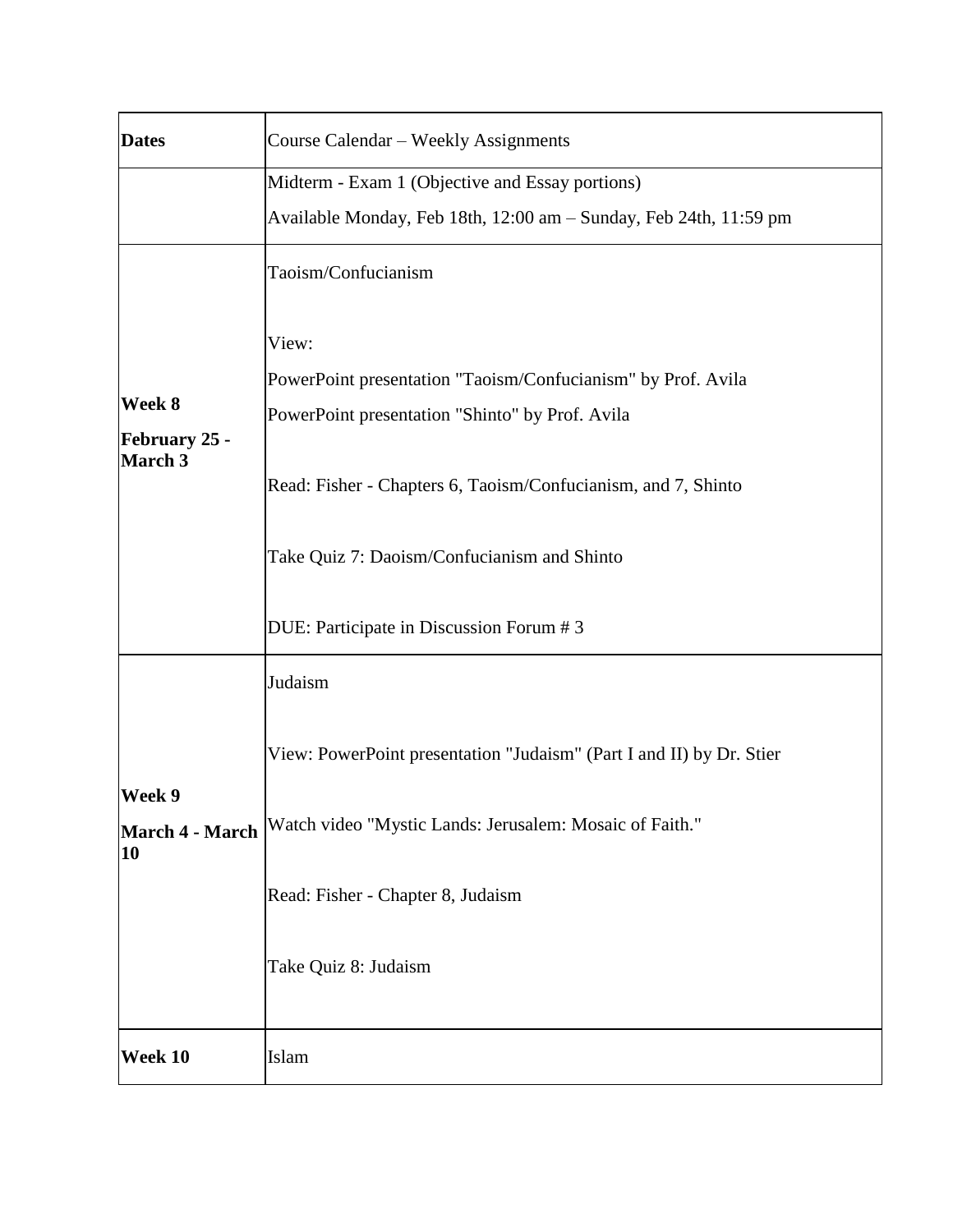| <b>Dates</b>                                         | Course Calendar - Weekly Assignments                                                                                                                                                                                                                    |  |  |
|------------------------------------------------------|---------------------------------------------------------------------------------------------------------------------------------------------------------------------------------------------------------------------------------------------------------|--|--|
| March 11 -<br><b>March 17</b><br><b>Spring Break</b> | View: PowerPoint presentation "Islam" by Dr. Musa.                                                                                                                                                                                                      |  |  |
|                                                      | Read: Fisher - Chapters 10, Islam, and 11, Sikhism                                                                                                                                                                                                      |  |  |
|                                                      | Take Quiz 9: Islam                                                                                                                                                                                                                                      |  |  |
|                                                      | DUE: Participate in Discussion Forum #4                                                                                                                                                                                                                 |  |  |
|                                                      | *Assignments will remain open until March 24th                                                                                                                                                                                                          |  |  |
| Week 11<br>March 18 -<br><b>March 24</b>             | Christianity<br>View: PowerPoint presentation "Christianity: The First Millennia" by Dr. Larson.<br>PowerPoint presentation "Christianity: The Second Millennia" by Dr. Gudorf.<br>Read: Fisher - Chapter 9, Christianity<br>Take Quiz 10: Christianity |  |  |
| Week 12<br>March 25 -<br><b>March 31</b>             | Christianity in North America<br>View: PowerPoint presentation "Religion in North America" by Dr. Northup                                                                                                                                               |  |  |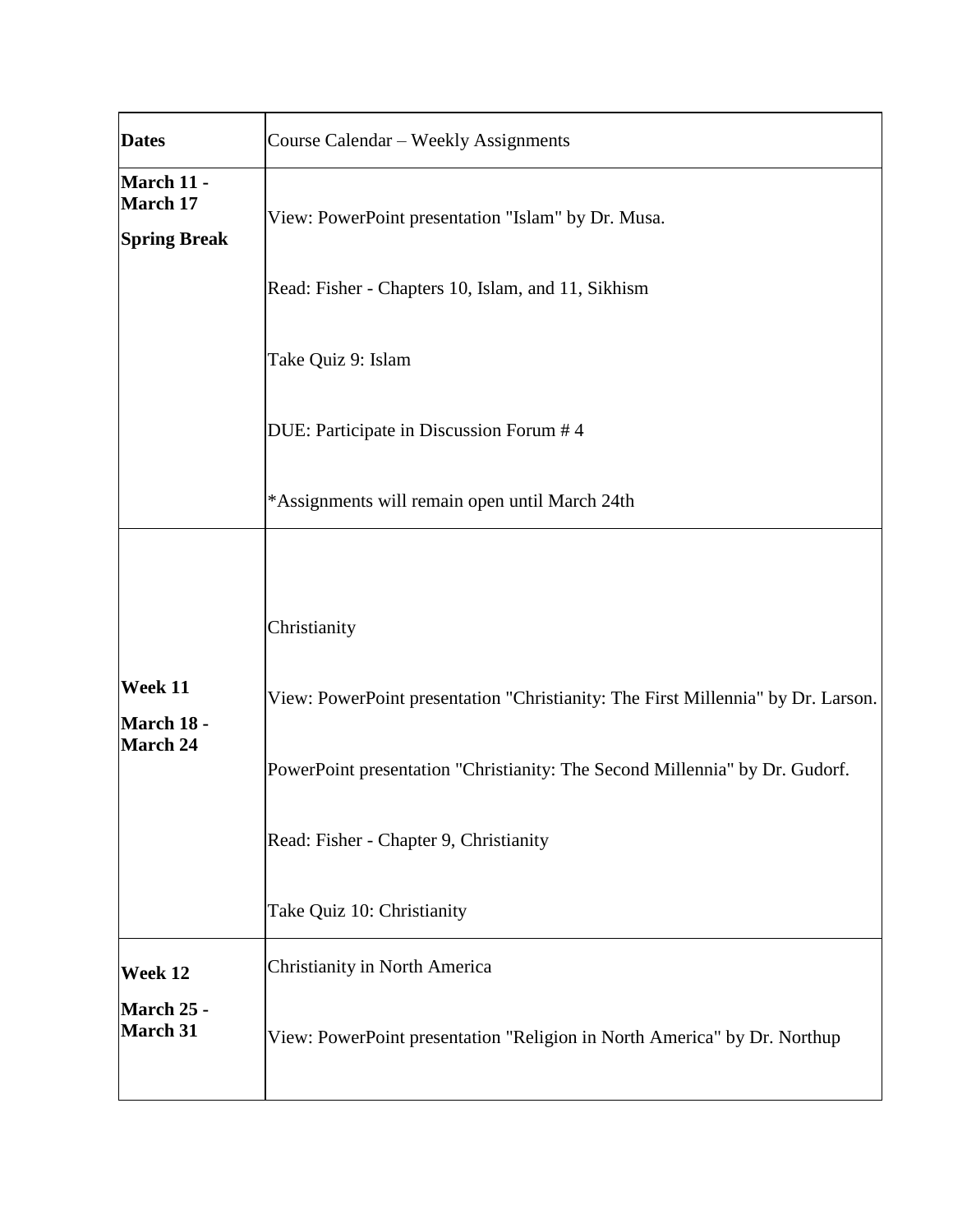| <b>Dates</b>                 | Course Calendar – Weekly Assignments                                                                  |  |  |
|------------------------------|-------------------------------------------------------------------------------------------------------|--|--|
|                              | Take Quiz 11: Christianity and North American Religion                                                |  |  |
|                              | Term Paper Due Saturday, March 30th, 11:45 pm via Assignments area in<br>Canvas                       |  |  |
|                              | Sects and Cults                                                                                       |  |  |
| Week 13<br>April 1 - April 7 | View: PowerPoint presentation "Sects and Cults" by Dr. Northup                                        |  |  |
|                              | Read: Fisher - Chapter 12, New Religious Movements                                                    |  |  |
|                              | Take Quiz 12: Sects and Cults - New Religious Movements<br>Religion in the 21st Century               |  |  |
|                              | View: PowerPoint presentation "Religion in the Future" by Dr. Gudorf                                  |  |  |
|                              | Read: Fisher - Chapter 13, Religion in the 21st Century                                               |  |  |
|                              | Take Quiz 13: Religion in the 21st Century                                                            |  |  |
|                              | DUE: Participate in Discussion Forum #5                                                               |  |  |
|                              |                                                                                                       |  |  |
| Week 14                      |                                                                                                       |  |  |
|                              | April 8 - April 14   Quizzes 12 and 13 will remain this whole week $-$ if you didn't finish last week |  |  |
|                              | Discussion #5 will also remain open this week.                                                        |  |  |